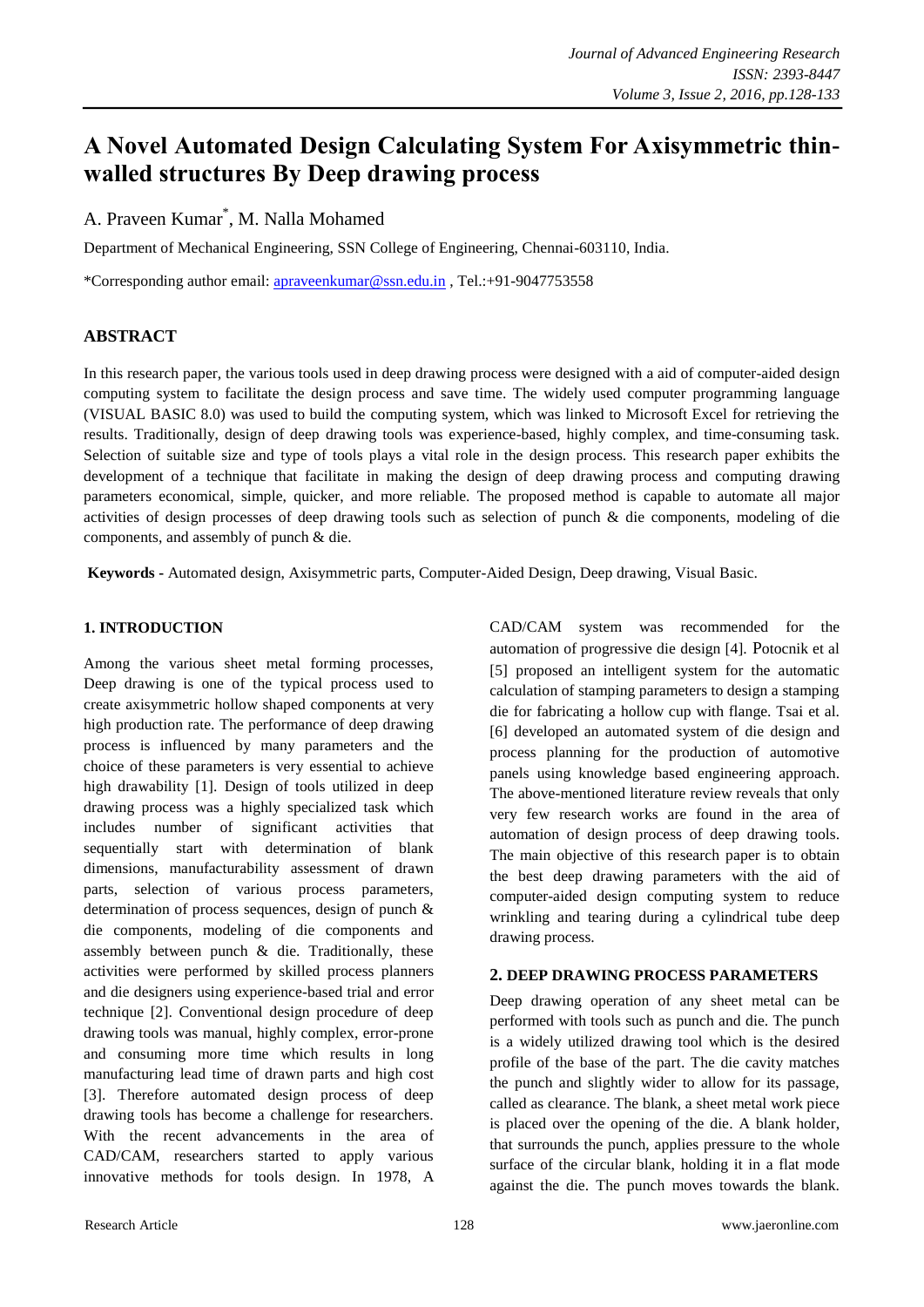After contacting the work, the punch forces the metal blank into the die cavity, forming its profile. If required percent reduction of sheet metal is above 50%, the part must be made in multi-stage operations. Redrawing is the subsequent drawing of a part that has already undergone a drawing process. Required punch and blank holder forces can be calculated based on geometry of the blank, punch and die profile, die shoulder radius, punch nose radius, material of the blank and friction. Iterations of deep drawing process through method of trial and error can optimize the manufacturing operation over time. Various design constraints as shown in Fig.1 such as geometry of the blank, percentage reduction, Die shoulder radius, punch nose radius, blank holder force may have to be adjusted based on the results of previous stages of design.



*Fig.1 Design Parameters for Multistage deep drawing*

## **3. MATERIAL PROPERTIES**

The Aluminium ingots were melted in a furnace and converted into slabs. These slabs were preheated and rolled into intermediate gauge sheets in the hot rolling machine followed by cold rolling to acquire sheets of finally required gauge thickness. After this process, the sheets were cut into Aluminium Circular blanks of required diameter using circle cutting machine. After Aluminium Circle is cut, it was annealed, so that the circle becomes soft and doesn't break in the further processes.

#### *3.1 Chemical Composition of Aluminium*

Chemical analysis is a widely used technique to determine chemical composition of various metals and alloys in the engineering sector. The floor standing metal analyzer FOUNDRY-MASTER Pro (OXFORD Instruments, Germany) which is a high-performing optical emission spectrometer (OES) was employed in trace analysis of important elements present in aluminium. The chemical composition of aluminium blank used in this research work is depicted in Table 1.

| Table 1 Chemical Composition of aluminium |  |  |  |
|-------------------------------------------|--|--|--|
|-------------------------------------------|--|--|--|

| <b>Elements</b>  | Si                                                                  |  | $Fe$   Cu   Mn   Mg   Zn |  | <b>Cr</b> | Ti | Al |
|------------------|---------------------------------------------------------------------|--|--------------------------|--|-----------|----|----|
| Weight (in<br>%) | 0.204   0.886   0.15   0.065   0.011   0.12   0.032   0.009   98.41 |  |                          |  |           |    |    |

#### **3.2** *Tensile Testing*

Axial tensile test is a universal test to attain various material parameters such as yield strength, ultimate strength, % elongation, and % reduction in area. The sample used for tensile test was machined to comply with ASTM E8 standard as show in Fig. 2 (a) and Fig. 2 (b). The tensile test was carried out by applying longitudinal load at a definite extension rate to a standard tensile specimen with dimensions such as gauge length and cross sectional area perpendicular to the loading direction till fracture of the tested specimen. The engineering stress-strain curve obtained from tensile testing of aluminium flat specimen was illustrated in fig.3.



*Fig.2 (a) Standard Specimen –ASTM E8 standard*



*Fig.2 (b) Tensile tested Specimen*



*Fig.3 Stress-strain curve*

## **4. DEVELOPMENT OF THE PROPOSED SYSTEM**

This research paper exhibits the development of a technique that facilitate in making the design of deep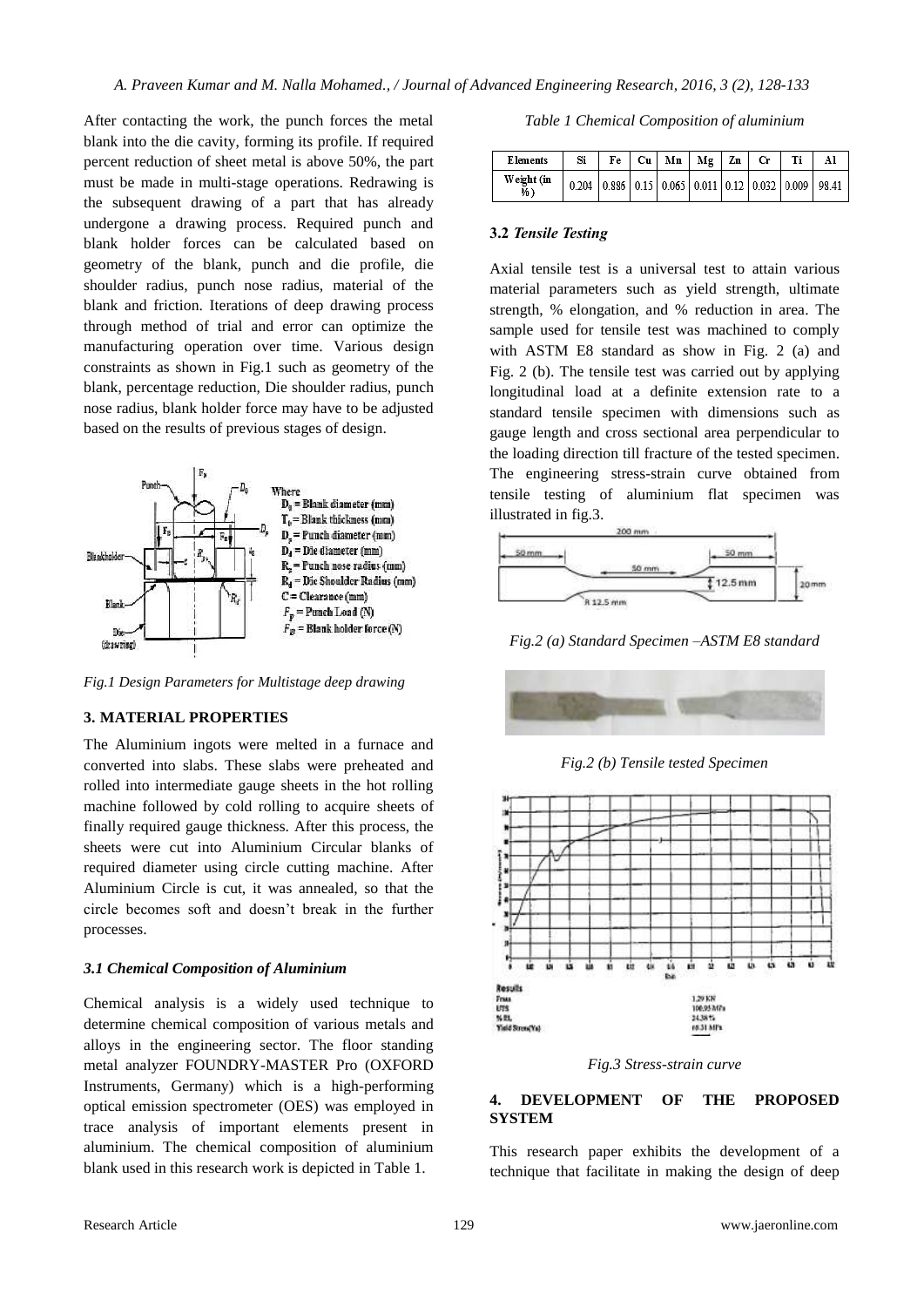drawing process and computing drawing parameters economical, simple, quicker, and more reliable. The computer – aided computing system requires a database to store the inputs (material properties of the blank) to this algorithm. VISUAL BASIC programming codes were used to develop the computer-aided computing system, if required AutoCAD program can be linked automatically to this developed system to plot the designed punches and dies. Drawing tools consist of the effective parts such as punch, die, and blank holder), and other accessories such as upper plate, lower plate, guides etc. were neglected to simplify the model and to save analysis time.

The first step in design procedure of deep drawing process is to determine the dimensions of the blank. To produce tube- like components, the blank is circular. The blank diameter was determined from the following equation by assuming the area of blank equal to the area of tube.



Area of blank equal to the area of tube

$$
\frac{D_0^2 \pi}{4} = \frac{d_1^2 \pi}{4} + d_1 \pi t.
$$
  

$$
D_0 = \sqrt{d_1^2 + 4d_1 t}.
$$
 (1)



*Fig.4 Tube Geometry screen*

Then the required number of draws was calculated by taking ratio of original diameter of the blank to the

required diameter of the drawn tube which is defined as Limiting Draw Ratio (LDR).

$$
\beta = \frac{b_0}{d_1} \tag{2}
$$



*Fig.5 Drawing ratio screen*

Based on the calculated number of draws, the suggested percentage reduction was chosen from the Table 2. Then the diameter of the tube for calculated number of stages was determined from the equation 3.

$$
P = 100(1 - \frac{d_n}{D_o})
$$
 (3)

*Table 2 Percentage in Reduction*

| Number of      | Percentage reduction |                |               |             |  |  |
|----------------|----------------------|----------------|---------------|-------------|--|--|
|                | First draw           | Second<br>draw | Third<br>draw | Fourth draw |  |  |
|                | $50 - 40$            | $\sim$         | <b>CERE</b>   | e           |  |  |
| $\overline{2}$ | $50 - 40$            | 49.25          | 8235          | œ           |  |  |
| $\overline{3}$ | $50 - 40$            | 49.25          | 25-15         | $\sim$      |  |  |
| 4              | $50 - 40$            | 49.25          | 25-15         | $15-10$     |  |  |
|                | draws                |                |               |             |  |  |

For the initial draw, the diameter of punch was taken as 45% of original diameter of the blank, since the maximum probable reduction for the initial draw is between 40-50% of the original blank diameter. The tubes were successfully drawn in this stage. Based on the method of trial and error, the next draw was performed with two sizes of punch diameter. The first punch diameter was reduced by 35% and second was reduced by 30%. From the results, it was clear that the operation performed with the punch diameter of 35% reduction was failed due to tearing failure whereas the punch diameter 30% has got effective result. The percentage reduction in the further drawn stages was taken as 15% and achieved very good results without causing any failure.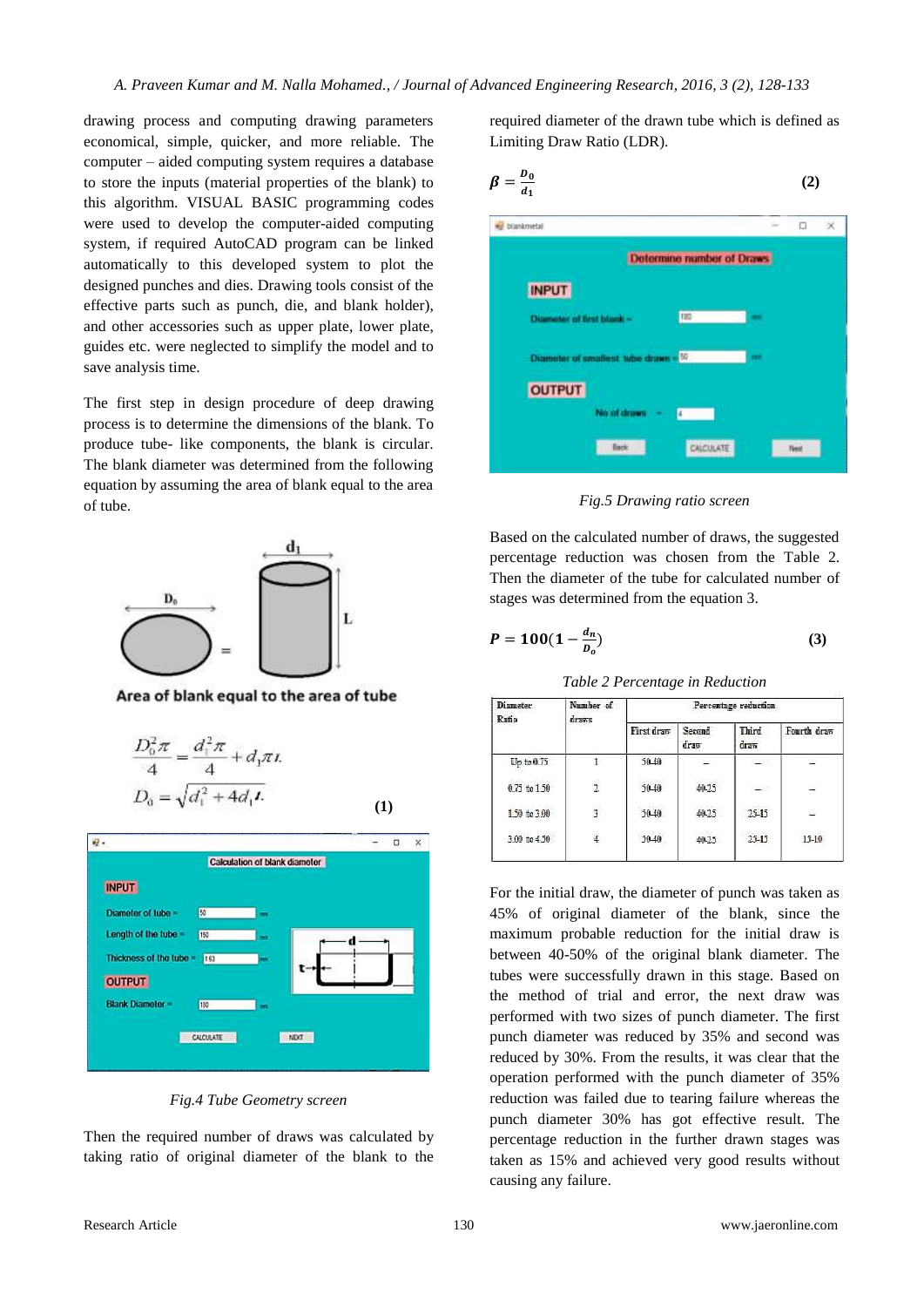*A. Praveen Kumar and M. Nalla Mohamed., / Journal of Advanced Engineering Research, 2016, 3 (2), 128-133*





*Fig.6 Draw ratio screen*

*Fig.7 Drawn tube diameter Screen*

The diameter and length of the drawn tube in each stage were determined as shown in Fig.7.



*Fig.8 Punch design screen*

| o            | ×            |
|--------------|--------------|
|              |              |
|              |              |
|              |              |
|              |              |
|              |              |
| <b>Septi</b> |              |
| -            |              |
| <b>Barn</b>  |              |
| <b>Mark</b>  |              |
|              |              |
|              | <b>Fiest</b> |

*Fig.9 Die design screen*

The punches and dies for four stages of deep drawing process were designed as shown in Fig.8 and Fig.9.

| Form? |                                       |                | $-$ | ο  | × |
|-------|---------------------------------------|----------------|-----|----|---|
|       | <b>Material Parameters</b>            |                |     |    |   |
|       | <b>Material Of Blank</b>              | <b>Aureurs</b> |     |    |   |
|       | <b>Ultimate Tensile Strength(UTS)</b> | 100.95         |     | w. |   |
|       | <b>Yield Strength</b>                 | (231)          |     | w, |   |
|       | Labricant                             |                |     | ×  |   |
|       | ties.                                 |                |     |    |   |

*Fig.10 Material parameters screen*

The material database was used to store the mechanical properties of frequently used material such as aluminium, steel, brass and the type of lubricant used. The chosen material of the blank in this research paper was aluminium and their mechanical properties were shown in Fig.10.

The various forces involved in every stages of design procedure of the deep drawing process were calculated by the following equations 6, 7 and 8.

$$
(F_p) max. = \pi D_p T_0 * \sigma_{ult} \left[ \left( \frac{D_0}{D_p} \right) - 0.7 \right] \tag{4}
$$

$$
F_B = \left(\frac{1}{3}\right) * \left(F_p\right) max. \tag{5}
$$

$$
\mathbf{F} = (F_p) \mathbf{m} a x. + F_B \tag{6}
$$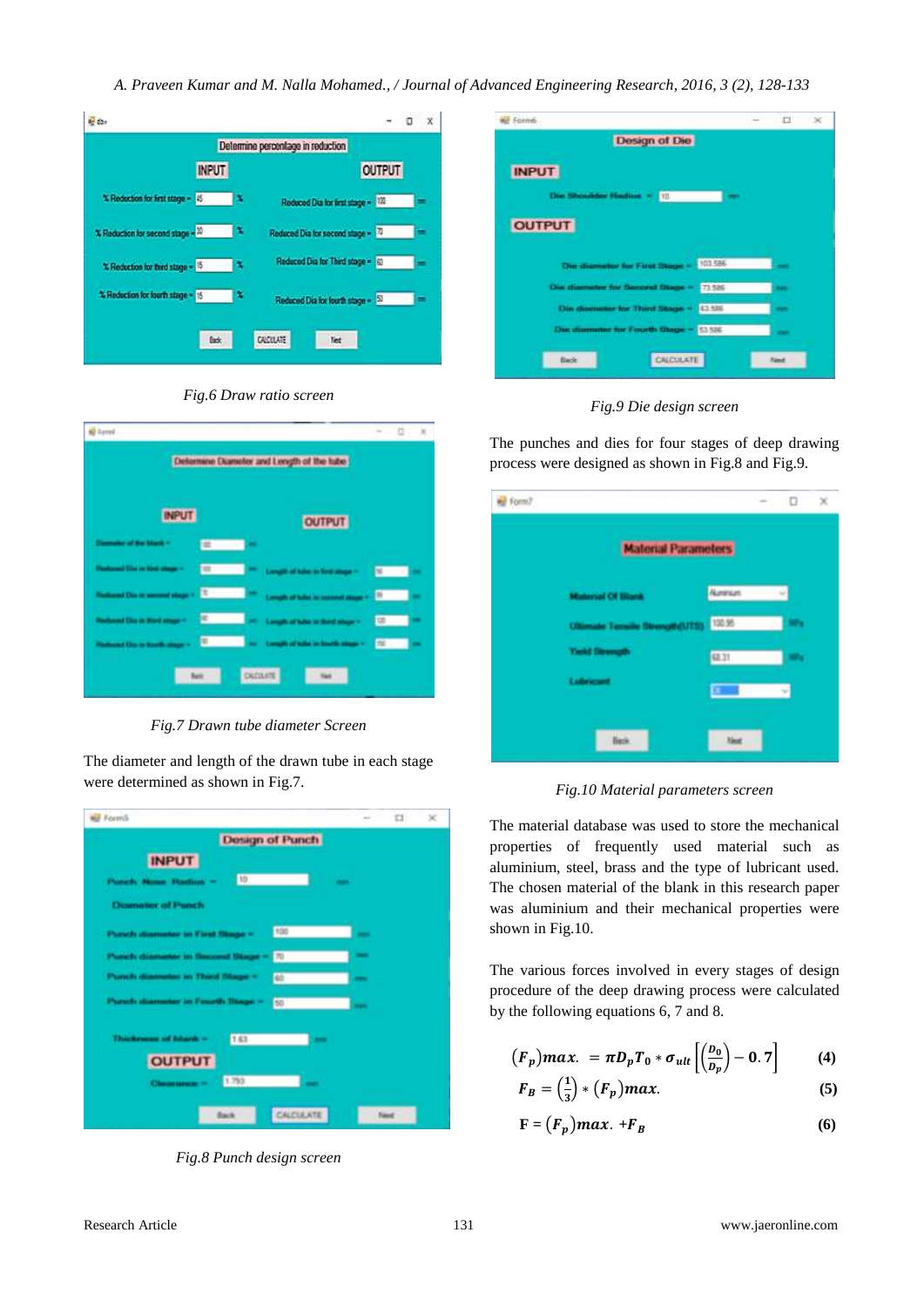| Barna <sup>1</sup>                              |   | $\frac{1}{2} \left( \frac{1}{2} \right) \left( \frac{1}{2} \right) \left( \frac{1}{2} \right)$ | Ð | × |
|-------------------------------------------------|---|------------------------------------------------------------------------------------------------|---|---|
| Calculate Total Load                            |   |                                                                                                |   |   |
| <b>Funt Stage</b>                               |   |                                                                                                |   |   |
| 56X76 4641059575<br>(Fairmax)                   | × |                                                                                                |   |   |
| 75971.2055312767<br>Total Issue -               | w |                                                                                                |   |   |
| Securid Stuge<br>and the company of the company |   |                                                                                                |   |   |
| <b><i>Understand</i></b><br>26350 79679         | ü |                                                                                                |   |   |
| 25134.29572<br>Turket broad =                   | N |                                                                                                |   |   |
| <b>Third Stage</b>                              |   |                                                                                                |   |   |
| d'admisen<br>14467.10412                        | ٠ |                                                                                                |   |   |
| 19209-67216<br>Total load =                     | N |                                                                                                |   |   |
| <b>Footh Stage</b>                              |   |                                                                                                |   |   |
| (Fubmas)<br>12917-05725                         | × |                                                                                                |   |   |
| 17222.743<br><b>Todal Inad-</b>                 | × |                                                                                                |   |   |

*Fig.11 Load calculation screen*

 The complete outcomes of the computer aided design computing system are recorded in detail in Fig.13. It can be concluded that, if the tube desires more than one draw to be completely drawn, parameters such as punch load, blank holder load, total load, and LDR will be decreased with subsequent stages. The developed automated system showed the design procedure for deep drawing process which is simple and less time consuming. Also, it is not violated by human errors; these benefits will be reflected on the quality of the manufactured tube.

| <b>ENGLISHAN</b><br><b>Check</b><br>$\mathfrak{m}$<br>103, 926<br>۰<br><b>Funch had</b><br><b>Total Food</b><br><b>Institution car</b><br><b>INCORPORATION</b><br>MATE ANTIBOR<br>٠<br><b>MATLIBUSE</b><br><b>SECOND DRIVIN</b><br>ï<br>Punit diameter<br><b>The character</b><br><b>B</b> Contract<br>3.66<br>-<br><b>Flash had</b><br><b>Total lines</b><br><b>Illustration load</b><br><b>JUNE 19615</b><br><b>DATUM 20072</b><br><b>CYLINDER</b><br>٠<br>٠<br><b>THREE CHAN</b><br><b>Purch die</b><br><b>Clean change</b><br>10.08<br>40<br>$\sim$<br>٠<br>Constitutional<br><b>Canada</b><br><b>Collect Street</b><br>NAST SALE<br>٠<br><b>SIM-4316</b><br><b>ART WITH</b><br>n.<br>Par Mateur de<br><b>FOURTH DRAW</b><br><b>No below de</b><br><b>Point domini</b><br><b>Class Algorithment</b><br>12196<br>w<br>۰<br><b>RA3ddevde</b><br><b>Panch low</b><br><b>Entert Issued</b><br><b><i><u>Hursbester last</u></i></b><br><b>UNITIMIZA</b><br>٠<br>(72274)<br>405,683<br>٠<br><b>Na as ago de 3</b> | <b>Section</b> |  | ÷,<br>٦ |
|-----------------------------------------------------------------------------------------------------------------------------------------------------------------------------------------------------------------------------------------------------------------------------------------------------------------------------------------------------------------------------------------------------------------------------------------------------------------------------------------------------------------------------------------------------------------------------------------------------------------------------------------------------------------------------------------------------------------------------------------------------------------------------------------------------------------------------------------------------------------------------------------------------------------------------------------------------------------------------------------------------------------|----------------|--|---------|
|                                                                                                                                                                                                                                                                                                                                                                                                                                                                                                                                                                                                                                                                                                                                                                                                                                                                                                                                                                                                                 |                |  |         |
|                                                                                                                                                                                                                                                                                                                                                                                                                                                                                                                                                                                                                                                                                                                                                                                                                                                                                                                                                                                                                 |                |  |         |
|                                                                                                                                                                                                                                                                                                                                                                                                                                                                                                                                                                                                                                                                                                                                                                                                                                                                                                                                                                                                                 |                |  |         |
|                                                                                                                                                                                                                                                                                                                                                                                                                                                                                                                                                                                                                                                                                                                                                                                                                                                                                                                                                                                                                 |                |  |         |
|                                                                                                                                                                                                                                                                                                                                                                                                                                                                                                                                                                                                                                                                                                                                                                                                                                                                                                                                                                                                                 |                |  |         |
|                                                                                                                                                                                                                                                                                                                                                                                                                                                                                                                                                                                                                                                                                                                                                                                                                                                                                                                                                                                                                 |                |  |         |
|                                                                                                                                                                                                                                                                                                                                                                                                                                                                                                                                                                                                                                                                                                                                                                                                                                                                                                                                                                                                                 |                |  |         |
|                                                                                                                                                                                                                                                                                                                                                                                                                                                                                                                                                                                                                                                                                                                                                                                                                                                                                                                                                                                                                 |                |  |         |
|                                                                                                                                                                                                                                                                                                                                                                                                                                                                                                                                                                                                                                                                                                                                                                                                                                                                                                                                                                                                                 |                |  |         |
|                                                                                                                                                                                                                                                                                                                                                                                                                                                                                                                                                                                                                                                                                                                                                                                                                                                                                                                                                                                                                 |                |  |         |
|                                                                                                                                                                                                                                                                                                                                                                                                                                                                                                                                                                                                                                                                                                                                                                                                                                                                                                                                                                                                                 |                |  |         |
|                                                                                                                                                                                                                                                                                                                                                                                                                                                                                                                                                                                                                                                                                                                                                                                                                                                                                                                                                                                                                 |                |  |         |
| SAM!<br><b>That II</b><br><b>East</b>                                                                                                                                                                                                                                                                                                                                                                                                                                                                                                                                                                                                                                                                                                                                                                                                                                                                                                                                                                           |                |  |         |

Fig.12 Design parameters screen

|   | leged.                   |                               |                  |                  |                   |
|---|--------------------------|-------------------------------|------------------|------------------|-------------------|
|   |                          |                               |                  |                  |                   |
|   | made                     | <b>Instrumental</b>           | according (d)    | Electricane(d)() | frauthology/doll  |
| ٠ | then channel to:         | 180.2775637731                | 180.2779437721   | 100.2779637731   | 18022779637731.   |
|   | Tube Danaten.            | 50                            | 50               | 50               | 50                |
|   | Tube Langh Benit         | 155                           | 190              | 150              | 150               |
|   | Tube Thioloress L., 1903 |                               | 1.63             | 1.83             | 1.63              |
|   | Свалички пілної          | 1.763                         | 1.783            | 1,783            | 1.793             |
|   | De Profile radius        | 10                            | 10               | m                | 10                |
|   | Funch Piofile rad  10    |                               | 10               | u                | 10                |
|   | Tube diameter de (100)   |                               | 35               | 65               | <b>Hara</b><br>50 |
|   | Tube length laborat      | SC 24200000018                | SE 571428571428  | 120.416880066EL  | 149.9999999993.   |
|   | Da danelai duit          | 103, 506                      | 71,586           | 63,596           | 53,586            |
|   | Punish land forbit       | 54578.46410595                | 2020/02/29 02:55 | 14467.10412      | 12917.06729.      |
|   | B Hiland Rd R            | 18962.82139531                | 0703.59833       | 4522 36804       | 4305,68575        |
|   | DRIM Insult              | TRAITI JAMABILET 136134 39672 |                  | 19209-47216      | 17222.743         |

*Fig.13 Output screen*

# **5. RESULTS AND DISCUSSIONS**

The Draw tools used for multistage deep drawing consists of punch, die and blank holder were successfully designed with using a VISUAL BASIC programming language. The various design constraints such as punch diameter, punch nose radius, die diameter, die shoulder radius, clearance and various forces like punch load,blankholder load and total load were determined for each stage by using computeraided design calculating system. The blank diameter, thickness of blank and number of draws were given as input to the design.

| Table 3: Outcomes of the computer-aided design |
|------------------------------------------------|
| computing system                               |

| Results                      | First<br>draw | Second<br>draw | Third<br>draw | Fourth<br>draw |
|------------------------------|---------------|----------------|---------------|----------------|
| Die diameter<br>(mm)         | 103.58        | 73.586         | 63.586        | 53.586         |
| Die Profile radius<br>(mm)   | 10            | 10             | 10            | 10             |
| Punch Profile<br>radius (mm) | 10            | 10             | 10            | 10             |
| Punch diameter<br>(mm)       | 100           | 70             | 60            | 50             |
| Tube length (mm)             | 56            | 99             | 120           | 150            |
| Clearance (mm)               | 1.793         | 1.793          | 1.793         | 1.793          |
| Tube Thickness<br>(mm)       | 1.63          | 1.63           | 1.63          | 1.63           |
| Punch load (KN)              | 56.98         | 26.35          | 14.46         | 12.91          |
| Blank holder<br>Load (KN)    | 18.99         | 8.78           | 4.82          | 4.31           |
| Total load(KN)               | 75.97         | 35.13          | 19.29         | 17.22          |